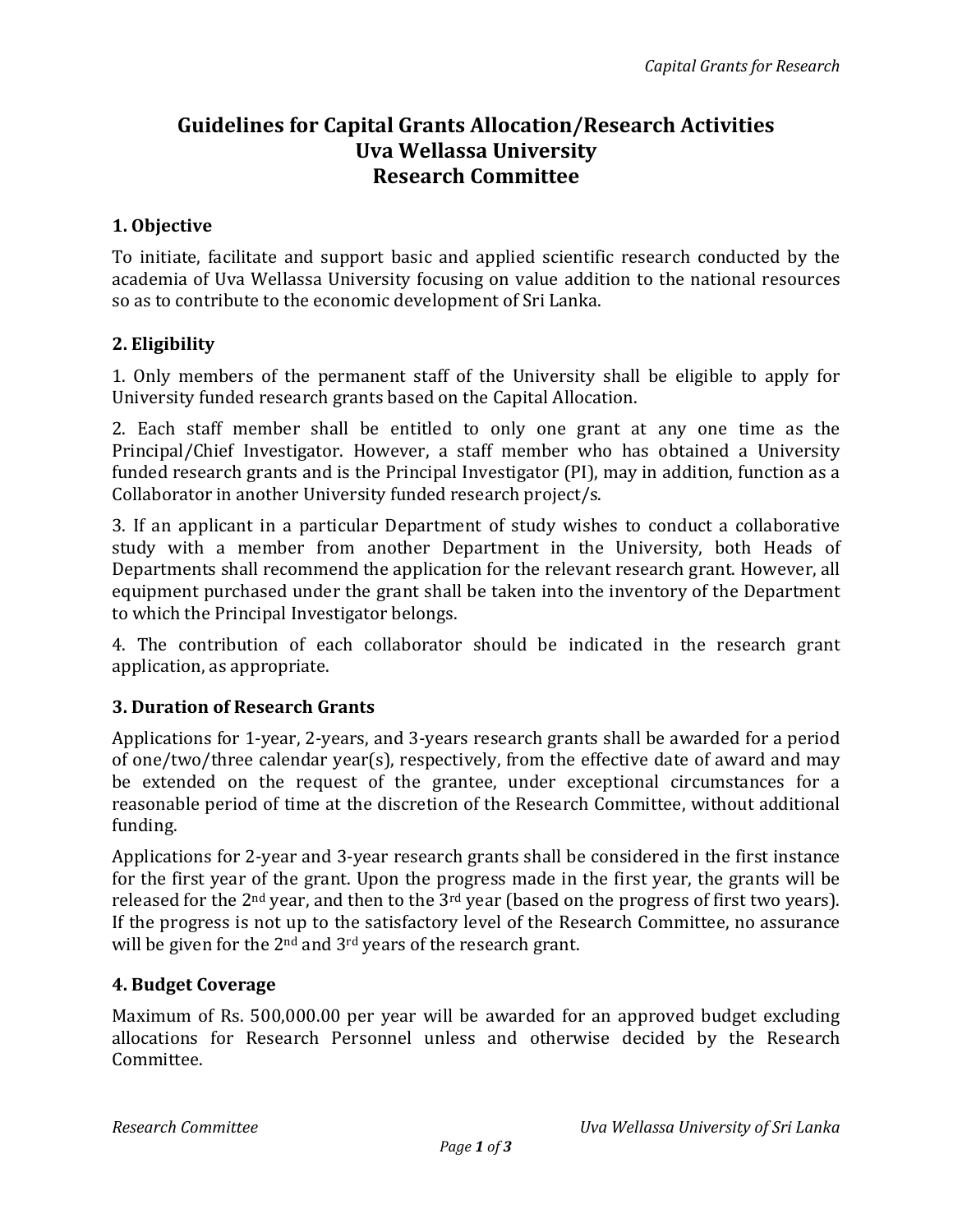A detailed breakdown of the budget shall have to be provided according to the format specified by the Research Committee. Grants for different sections of the budget shall be given according to the following guidelines.

- Equipment cost should not be more than 50% of the total budget (<Rs. 250,000/year)

- Consumables

 - Allowance for Research Assistant (24 and 36 months for MPhil & PhD, respectively, however, the University has to decide on this allocation)

- Travel (local only)
- Publication cost (maximum 100,000/=)
- The funds for Miscellaneous should not exceed 10% of the total cost of the project.

## 5. Priorities

Following broader scopes will be encouraged and in particular the circulars issued in this regard by the University Grant Commission (UGC) will be given the priority.

- Value addition
- Multidisciplinary research towards economic development of the country
- Development of private-public partnerships

The outcomes of the proposed study shall be able to be published or patented.

Publications facilitated by the grant should acknowledge the Uva Wellassa University for providing the grant. A specific statement will be provided by the Research Committee as regard to this acknowledgment.

# 6. Application Procedure

Applications for grants will be entertained so as to meet the following deadlines.

- Calling Proposals On or before November 30
- Completion of Evaluation By January 31
- Notification of Grants March 01
- Awarding of Grants March 15

#### 7. Evaluation Procedure

- The selected applications will be sent to two reviewers for evaluation. If the budget exceeds Rs. 500,000.00 and the expertise are not present in the University related to a particular research activity outside reviewers will be consulted.

- Based on the evaluation reports submitted by the two reviewers the Research Committee will make a collective recommendation for funding, not funding or for revising the applications.

- The applicant may be invited to make a presentation on the proposed project if required.

- The recommendations of Research Committee will be then forwarded to the Vice Chancellor for the final approval.